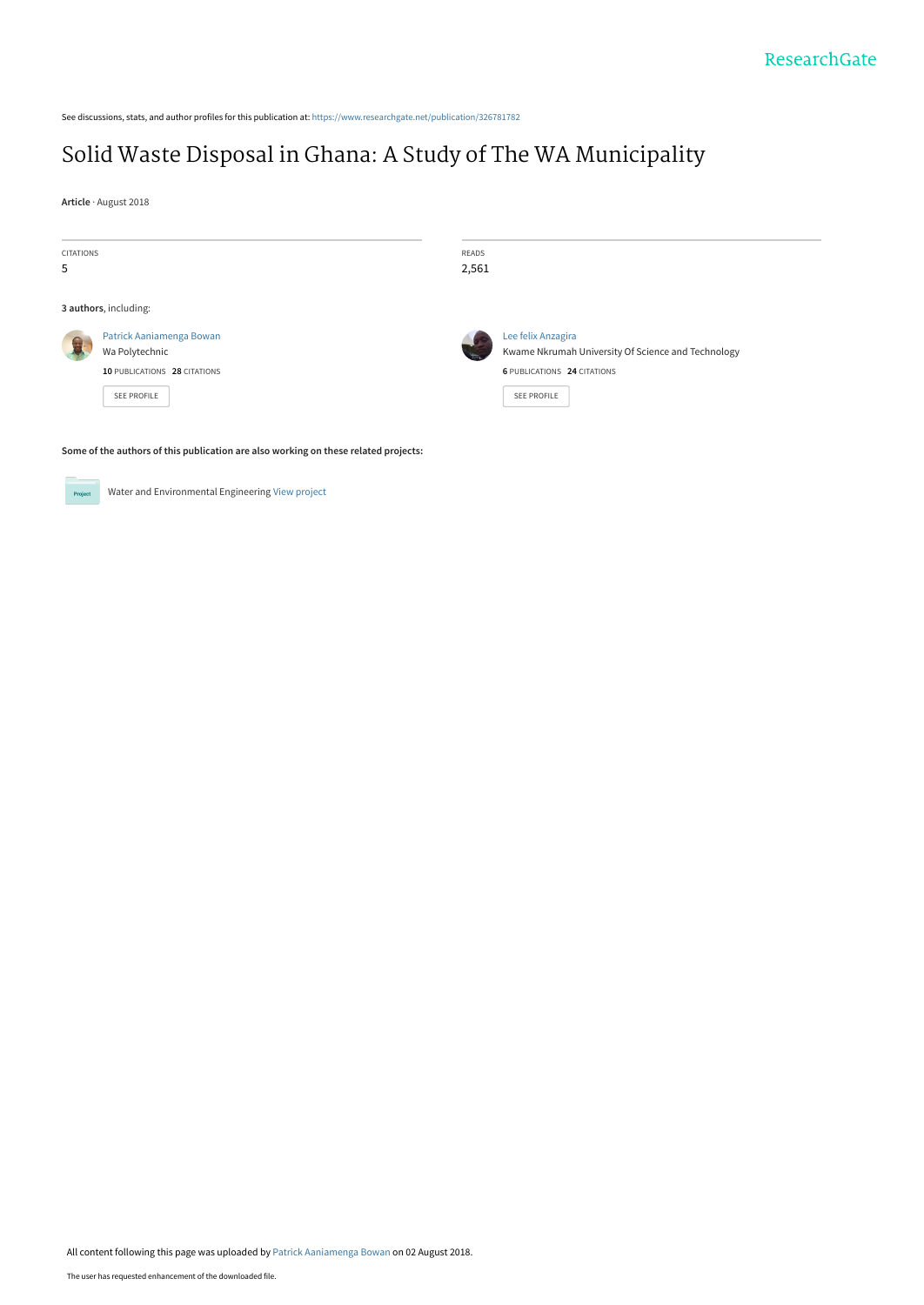# **Solid Waste Disposal in Ghana: A Study of The WA Municipality**

Patrick Aaniamenga Bowan<sup>1\*</sup> Lee Felix Anzagira<sup>1</sup> Che Andrew Anzagira<sup>2</sup>

1. School of Engineering, Department of Civil Engineering, Wa Polytechnic, P. O. Box 553, Wa, Upper West

Region, Ghana

2. School of Applied Sciences, Department of Building Technology, Wa Polytechnic, P. O. Box 553, Wa,

Upper West Region, Ghana

\* E-mail of the corresponding author: bowanaania@gmail.com

#### **Abstract**

Many cities in Ghana have no controlled system for waste disposal. Waste is burned in pits, dumped in random locations, or disposed of in uncontrolled dumps without any further management. All these actions harm public health and the environment. The objective of the study is to assess solid waste disposal practices in relation to sex, age and educational level in the Wa Municipality. The research instruments used for the study were questionnaire, interview and personal observation. Simple correlation analysis was employed to determine among others the combined effect of age, sex and educational level on the solid waste disposal methods of households in the study area. Statistical tests of significance were performed to determine the models reliability at predicting future outcomes. Graphs, percentages and tables were used for analysis of the findings. The study revealed that sex, age and educational level negatively correlated with the solid waste disposal methods in the Wa Municipality. The study also revealed that, open dumping of solid waste is a common practice in the Wa municipality. While some employ the service of drains to transport their solid wastes out of their sight, some directly dump their solid wastes by the road sides. The study thus, recommends that the Wa Municipal Authorities should stop the use of the open dumping site and construct an engineered landfill for the disposal of solid waste in the Wa Municipality.

**Keywords:** solid waste, disposal, Wa Municipality

#### **1. Introduction**

One of the most obvious impacts of rapidly increasing urbanization and economic development can be witnessed in the form of heaps of municipal solid waste. Human activities create waste, and it is the way these wastes are handled, stored, collected and disposed of, which can pose risks to the environment and to public health. Where intense human activities concentrate, such as in urban centres, appropriate and safe solid waste management (SWM) are of utmost importance to allow healthy living conditions for the population (Zurbrügg, 2002).

According to Hwa (2007), solid-waste management is a major challenge in urban areas throughout the world. Without an effective and efficient solid-waste management program, the waste generated from various human activities, both industrial and domestic, can result in health hazards and have a negative impact on the environment.

In developing countries, the approach to managing waste has mainly focused on getting rid of the trash, with very little or no attention paid to waste minimization or recovery efforts (Demanya, 2006). If a household can find a nearby site simply to dump the waste, it has solved its disposal problem, regardless of the cost this dumping may impose on others.

Many cities have no controlled system for waste disposal. Waste is burned in pits, dumped in random locations, or disposed of in uncontrolled dumps without any further management. All these actions harm public health and the environment. Controlled waste disposal can help improve and protect the health of local populations and preserve valuable environmental resources, such as groundwater and drinking water (United States Environmental Protection Agency, 2002).

Human activity is increasing the concentration in the atmosphere of greenhouse gases. This is expected to result in a significant warming of the earth's surface and other associated changes in climate within the next few decades. The greenhouse gases that are making the largest contribution to global warming are carbon dioxide  $(CO_2)$ , methane  $(CH_4)$  and nitrous oxide  $(N_2O)$ . All three are produced during the management and disposal of

wastes (Smith A. et al, 2001).

Open dump of solid waste is a common practice in the developing world. While some employ the service of streams to transport their solid wastes out of their sight, some directly dump their solid wastes by the road sides. In some part of Ghana, refuse is generally buried, though some heedless burning is sometimes observed (Igoni, et al., 2007). Several Ghanaians have considered it a cheap way of disposing off their solid wastes by setting the mixed wastes on fire in a little corner in their backyard or in a very open place. Even, mountains of mixed solid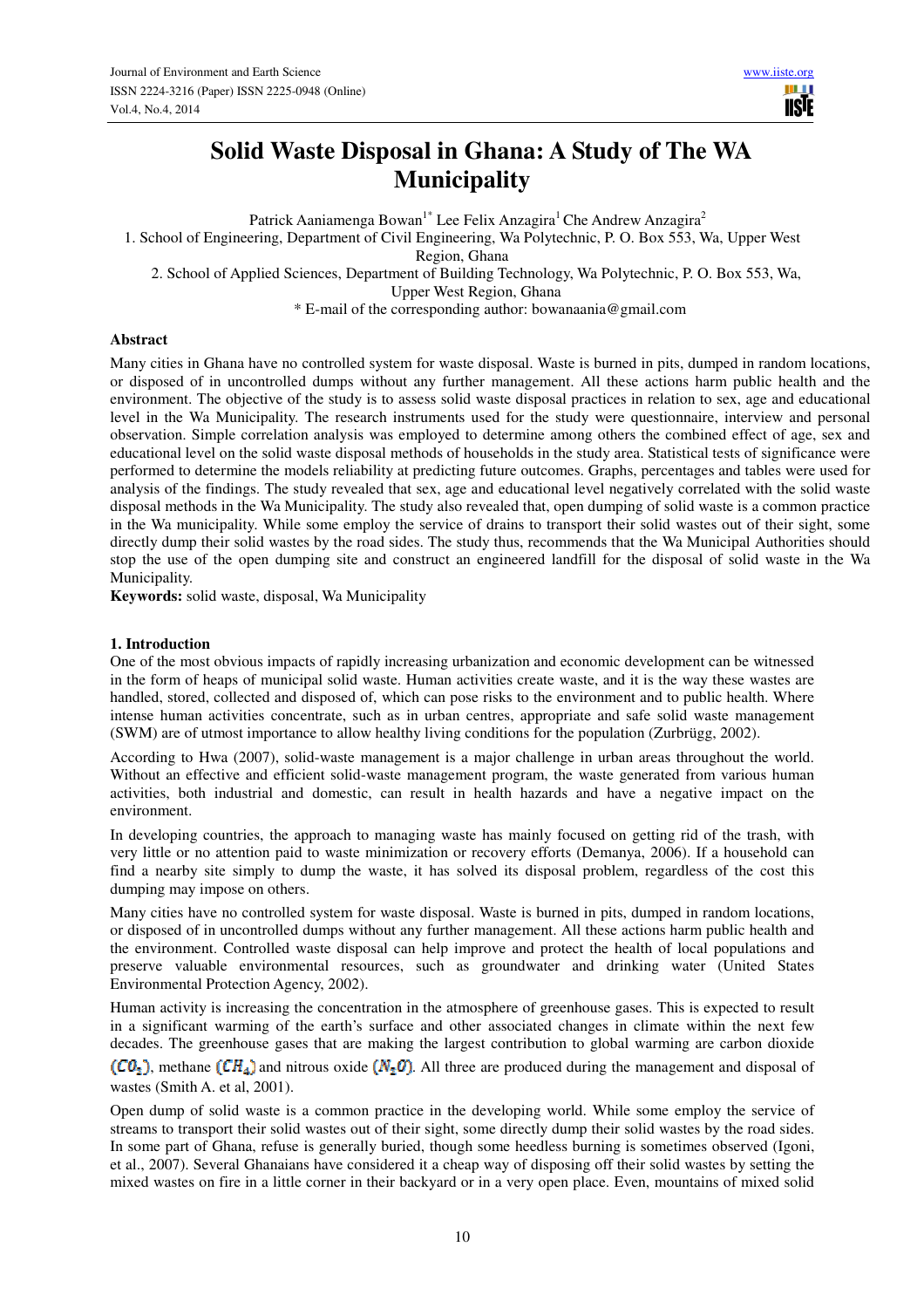wastes in so-called designated places are set on fire, causing serious and dangerous environmental pollution.

Solid waste disposal has become a problem in many urbans. With the increase in population and with rapid industrialization, the problem will aggravate further (Diaz, 2000 in Tidon, 2000). Furthermore, solid waste menace is a serious concern all over the world and its effective disposal and management are hot topics of discussion today. Since the magnitude of issues related to solid waste varies with location and time, area specific studies need to be carried out to derive management plans adequate to the region (Harilal et al, 2007).

The objective of the study is to assess solid waste disposal practices in relation to sex, age and educational level of residents in the Wa Municipality. The rest of the paper is organized as follows: Section 2 is the literature review. Following is the methodology in section 3. The results and discussion is presented in section 4. Lastly section 5 is the conclusion of the study.

#### **2. Literature Review**

Solid wastes could be defined as non-liquid and nongaseous products of human activities, regarded as being useless. It could take the forms of refuse, garbage and sludge (Leton and Omotosho in Babayemi and Dauda, 2009).

Urban or growth centres are facing the problem of waste disposal. The large concentration of people, animals, manufactured goods, automobiles and all kinds of commodities, altogether contribute to waste management problems. If not properly disposed of, domestic and industrial waste can look ugly, emit foul smell and become a haven for insects, rats and other animals that spread diseases (Tidon, 2000).

According to USAID (2009), thousands of tons of solid waste are generated daily in Africa. Most of it ends up in open dumps and wetlands, contaminating surface and ground water and posing major health hazards. Many cities have no controlled system for waste disposal. Waste is burned in pits, dumped in random locations, or disposed of in uncontrolled dumps without any further management. All these actions harm public health and the environment. Controlled waste disposal can help improve and protect the health of local populations and preserve valuable environmental resources, such as groundwater and drinking water.

Refuse is often dumped on open land and can present problems through associated vermin and disease. The uncontrolled burning of domestic wastes is common practice as a form of disposal. The market report on Global Waste Management, published by Key Note in 2007 stated that "...in much of Africa, waste management is in a poor state due to a lack of government policies, legislation, funding, implementation and, for the population as a whole, a lack of education regarding the importance of a proper approach to waste collection, treatment and disposal. Where legislation exists, a lack of administration may prevent its implementation" (Uganda Wildlife Society, 2010).

Most uncontrolled dumps are many years old, having grown over time from small dumps to large, unmanaged waste sites. Uncontrolled dumps have significant environmental impacts. As the waste decomposes, it creates leachate which may get into local water supplies and contaminate the drinking water. Uncontrolled dumps also release gases that are explosive and flammable. In some instances, waste is burned at these dumps, which poses a direct safety threat because of the danger of explosion. The air pollution created by burning harms local communities. Improper waste disposal also produces greenhouse gases (GHGs), which contribute to climate change (United States Environmental Protection Agency, 2002).

Furthermore, when solid waste (SW) is disposed in waste dumps and landfills, most of the organic material will be degraded over a longer or shorter period, ranging in a wide span from less than one year to 100 years or more. The majority of this process will be bio-degradation. Strongly depending on conditions in the site where the SW is disposed, this biodegradation will be aerobic or anaerobic (Frøiland-Jensen and Pipatti, 2000).

According to Newman (2013), waste produces two types of greenhouse emissions. The first is methane, created by the fermentation of biodegradable waste, mainly food waste and paper products. When in a controlled environment, such as within an anaerobic digestion plant, methane is captured and put to use providing energy. But in most of the world, methane exists in uncontrolled environments, including landfills without methane capture and open dumps, where it is released into the atmosphere.

Treatment and disposal of municipal, industrial and other solid waste produces significant amounts of methane

 $({\bf C}H_4)$ . In addition to  ${\bf C}H_4$ , solid waste disposal sites (SWDS) also produce biogenic carbon dioxide ( ${\bf C}Q_2$ ) and

non-methane volatile organic compounds (NMVOCs) as well as smaller amounts of nitrous oxide  $(N_2 0)$ ,

nitrogen oxides (NOx) and carbon monoxide (CO).  $\mathbb{C}H_4$  produced at SWDS contributes approximately 3 to 4 percent to the annual global anthropogenic greenhouse gas emissions (IPCC, 2001).

Also, waste deposited in landfills or in refuse dumps immediately becomes part of the prevailing hydrological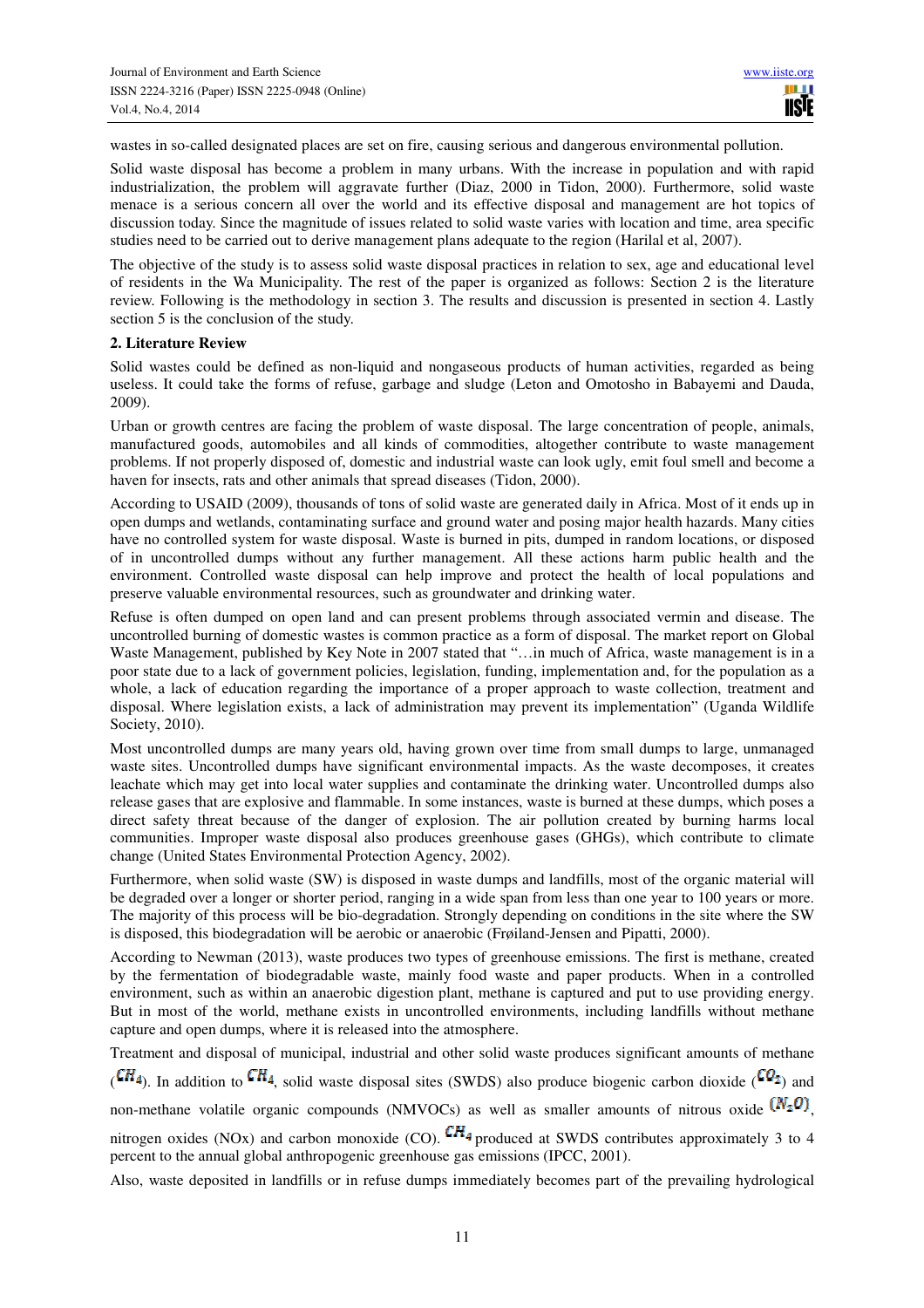system. Fluids derived from rainfall, snowmelt and groundwater, together with liquids generated by the waste itself through processes of hydrolysis and solubilisation, brought about by a whole series of complex biochemical reactions during degradation of organic wastes, percolate through the deposit and mobilise other components within the waste. The resulting leachate, subsequently migrates from the landfill or dump and has the potential to contaminate local groundwater either through direct infiltration on site or by infiltration of leachate-laden runoff offsite (Taylor and Allen, 2002).

According to Obirih-Opareh (2002), in more recent times, efficient collection and disposal of municipal solid waste is recognized not just as critical for maintaining a healthy environment but also as an important indicator of the level of development of a nation. Accordingly, cities in the developed world have devised complex procedures for handling waste and have established a variety of institutional mechanisms to ensure that these procedures are adhered to. Doan (1997) also points out that in the United States of America for example, many cities have adopted stringent regulations to govern their waste management. These include the kinds of materials that can be thrown away by a household or business, the type of storage containers and the kind of equipment to use to pick up waste. It also indicates the exact procedure for disposing waste in a sanitary landfill, the specifications for liners, covers, and aeration procedures for those landfills, and the proportion of the cost of this service to be paid by the consumer. This is hardly the case in many developing countries.

In many industrialized countries, waste management has changed much over the last decade. Waste minimisation and recycling/reuse policies have been introduced to reduce the amount of waste generated, and increasingly, alternative waste management practices to solid waste disposal on land have been implemented to reduce the environmental impacts of waste management. Also, landfill gas recovery has become more common

as a measure to reduce  $\text{CH}_4$  emissions from solid waste disposal sites (Pipatti and Svardal, 2006).

# **3. Materials and Methods**

Extensive literature search, administering of questionnaire, interview and personal observation were employed in this study. Questionnaires were administered in six residential areas: Kambale and Dondoli; Airport Residential and Dobile Residential; and SSNIT and Jdzedayiri - Tampalepani residential areas. These residential areas represent two each of low, middle and high income residential areas respectively in the Wa municipality. One hundred and twenty (120) questionnaires were administered. Key informants and focus groups in the study area were also involved in this study through interviews. After cleaning up the data from the questionnaire surveys and correcting the few mistakes that were detected in the filling of the questionnaires, the data were coded and fed into SPSS 17.0 for Windows. Simple correlation analysis was employed to determine among others the combined effect of age, sex and educational level on the solid waste disposal methods of residents in the study area. Statistical tests of significance were performed to determine the models reliability at predicting future outcomes. Graphs, percentages and tables were also used for analysis of the findings. The analysis was undertaken to generate a descriptive picture of the data gathered on such themes as household waste generation and handling practices, services available to households for waste disposal and householders' satisfaction with the quality of service.

## **4. Results and Discussion**

Simple percentages were used to analyse the quantitative data obtained from the household questionnaire administration. The qualitative data from interviews conducted with all other categories of respondents were analysed manually by making summaries of the views of the respondents and supporting these with relevant quotations that captured these views, supported with data from documentary sources and my own field observations of the waste situations in the municipality.

#### *4.1 Sex Distribution of Respondents*

Majority of the respondents were female (65%) and the remaining percentage of 35% were male. From the researcher's field survey, it was realised that in low and middle income residential areas domestic solid waste management was perceived to be the responsibility of women while in the high income residential areas domestic solid waste management was not assigned to any particular sex; it was seen as collective responsibility.

The correlation between solid waste disposal and sex as indicted in table 1 below revealed that both male and female have resorted to improper disposal of waste. However, in some cases one sex is more culpable than the other; whereas 16.7% of male dispose their waste by throwing the waste into the bush, 10.3% female dispose their waste into the bush. In terms of respondents who burn their waste, 14.3% male as against 17.9% of woman burn their waste. However, in terms of proper waste disposal practices, men are slightly ahead of women; 45.2% of men dispose their solid waste into communal containers, whiles 44.9% of female dump their waste in the communal containers. Similarly, 23.8% of men have subscripted to Zoomlion Company Limited's door to door collection as opposed to 23.1% of female. It can be deduced that improper/proper disposal of waste in the Wa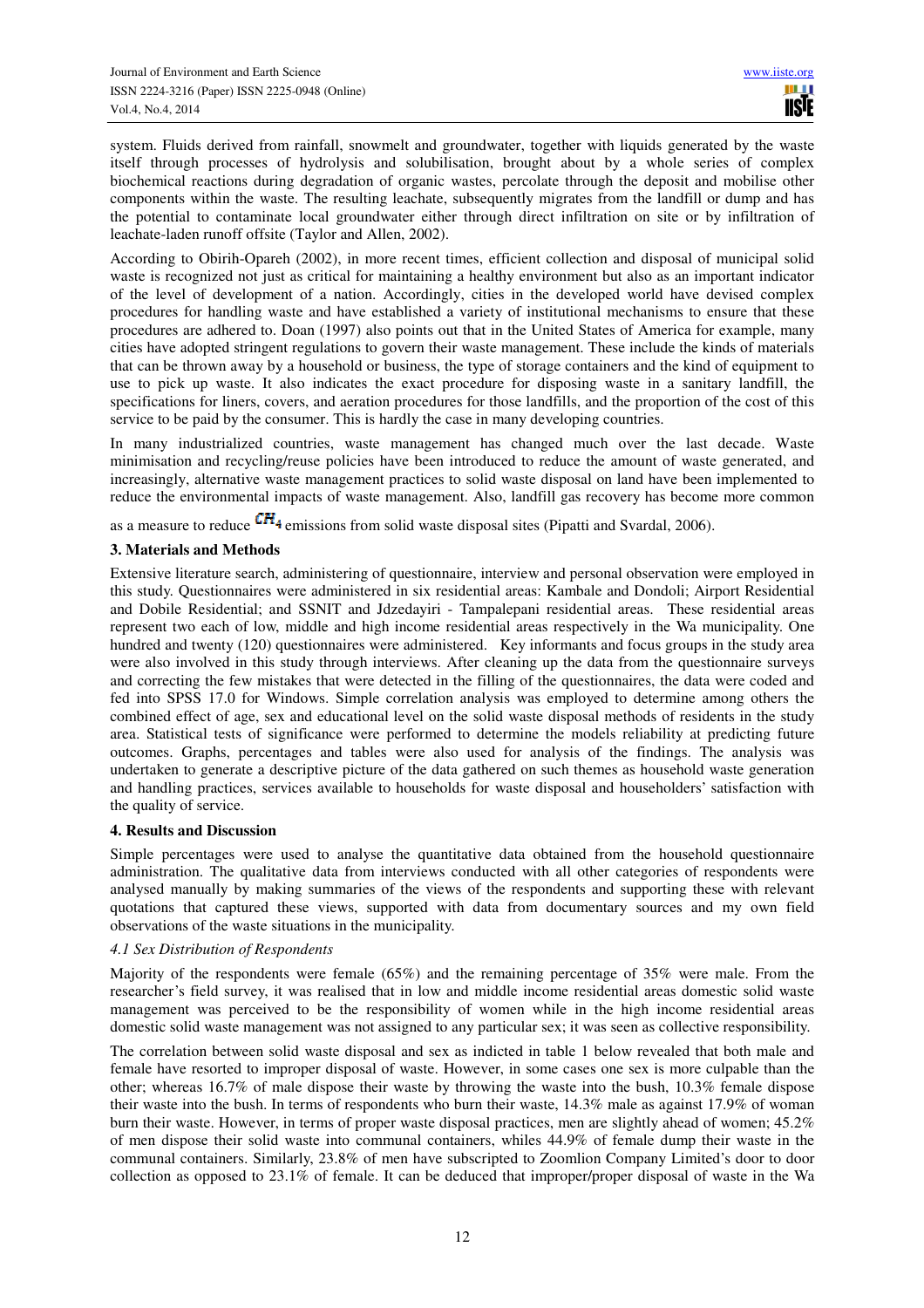municipality cannot be ascribed to any particular sex. This is illustrated in table 1 below

Furthermore, the study revealed that sex has no significance on the waste disposal method of respondents to the study; sex had a low significance level of 0.853 which is far above the 5% significance level. This is indicated in table 2.

Table 1: Cross tabulation of Solid Waste Disposal Method and Sex of Respondents

|                               |          |                           |              |                  | <b>Sex</b> |        |  |  |
|-------------------------------|----------|---------------------------|--------------|------------------|------------|--------|--|--|
|                               |          |                           |              | Male             | Female     | Total  |  |  |
|                               |          | <b>Bush</b>               | Count        | 7                | 8          | 15     |  |  |
|                               |          |                           | % within Sex | 16.7%            | 10.3%      | 12.5%  |  |  |
|                               |          | <b>Burn</b>               | Count        | 6                | 14         | 20     |  |  |
|                               |          |                           | % within Sex | 14.3%            | 17.9%      | 16.7%  |  |  |
|                               |          | <b>Communal Container</b> | Count        | 19               | 35         | 54     |  |  |
| <b>Waste</b><br><b>Method</b> | disposal |                           | % within Sex | 45.2%            | 44.9%      | 45.0%  |  |  |
|                               |          | Door to Door Collection   | Count        | 10               | 18         | 28     |  |  |
|                               |          |                           | % within Sex | 23.8%            | 23.1%      | 23.3%  |  |  |
|                               |          | Others                    | Count        | $\boldsymbol{0}$ | 3          | 3      |  |  |
|                               |          |                           | % within Sex | $.0\%$           | 3.8%       | 2.5%   |  |  |
|                               |          |                           | Count        | 42               | 78         | 120    |  |  |
| <b>Total</b>                  |          |                           | % within Sex | 100.0%           | 100.0%     | 100.0% |  |  |

Source: Authors' Construct

Table 2: Chi-Square Tests

|                              | Value      | Df | Asymp. Sig. (2-sided) |
|------------------------------|------------|----|-----------------------|
| Pearson Chi-Square           | $10.251^a$ | 16 | .853                  |
| Likelihood Ratio             | 11.325     | 16 | .789                  |
| Linear-by-linear Association | .210       |    | .647                  |
| N of valid Cases             | 120        |    |                       |

a. 2 cells (20%) have expected count less than 5. The minimum expected count is 1.05

Source: Authors' Construct

#### *4.2 Age Distribution of Household Respondents*

Most of the household respondents were between the  $21 - 30$  age group (36.7%) whiles the lowest number of household respondents was between 51 and above age group (12.5%). During the study it was realised that those between age groups of  $10 - 20$  and  $20 - 30$  were mostly responsible for domestic solid waste management, especially solid waste disposal. This is illustrated in figure 1.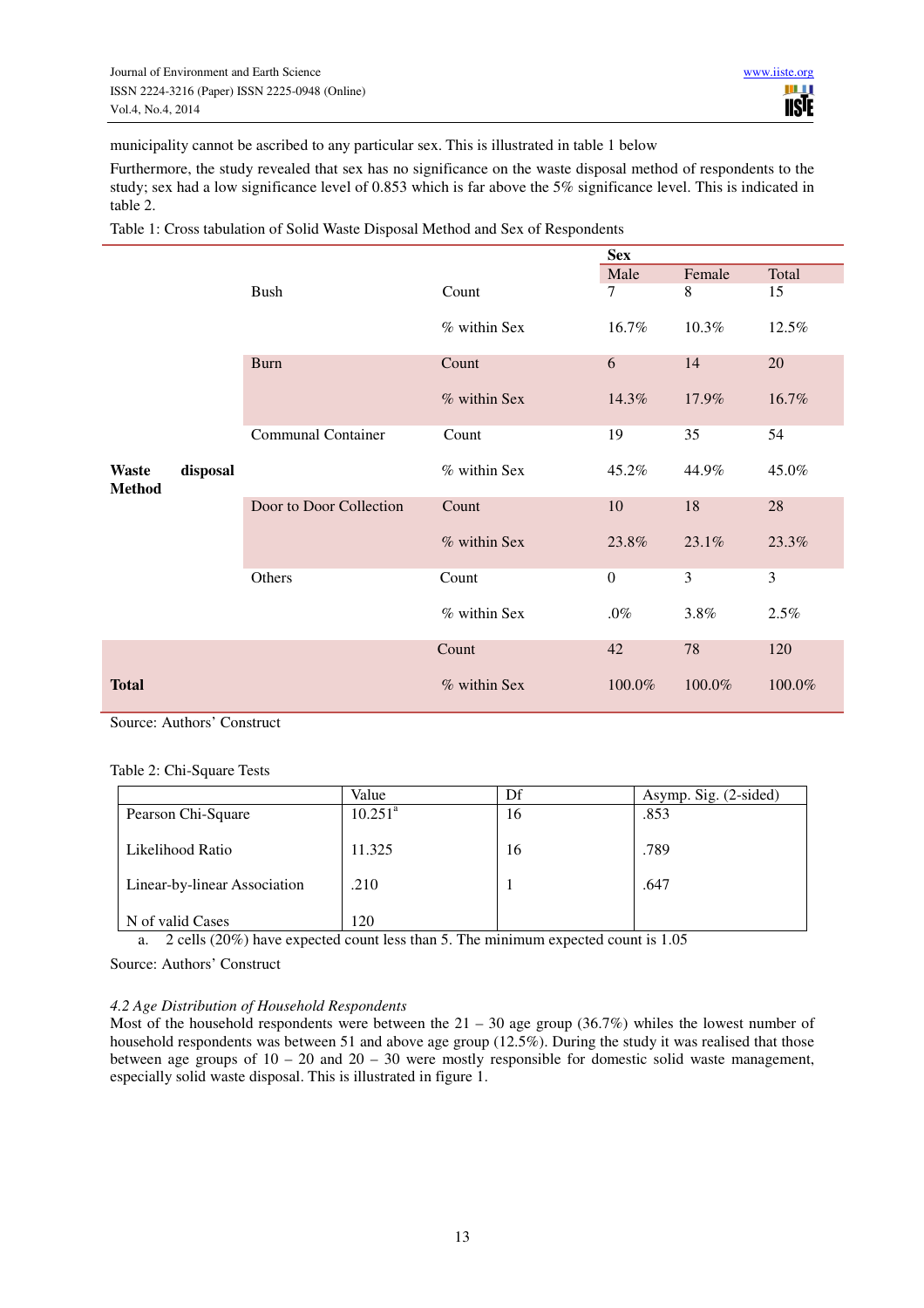

Figure 1: Age distribution of the household respondents Source: Author's construct

Furthermore, analysis of the correlation between age and waste disposal method had a low and negative correlation of 27% with waste disposal method. The correlation coefficient between age and waste disposal is 0.769 which is also far above the significance level of 5%. This is shown in table 3 below.

|  | Table 3: Spearman's correlation coefficient of Age and solid waste disposal method |
|--|------------------------------------------------------------------------------------|
|  |                                                                                    |

|                                     | Age | Waste disposal method Sig. (2-tailed |       |
|-------------------------------------|-----|--------------------------------------|-------|
| Age                                 |     | $1.000 - 0.27$                       | 0.769 |
| Waste disposal method $-0.27$ 1.000 |     |                                      | 0.769 |

Source: Authors' Construct

# *4.3 Level of Education of Respondents*

The importance of education to socio-economic development cannot be over emphasised. Education helps to shape the attitude of people. Figure 2 below shows the educational level of the respondents to the study.



Figure 2: Educational levels of the household respondents Source: Author's construct

The highest educational level of most of the household respondents was tertiary (43.35%) and the lowest education level being 16.7 percent. During the researcher's field studies, it was recognized that a lot of the household respondents were exposed to solid waste management issues and understand the risk that improperly managed waste pose to human health and the environment. Thus, with proper education of residents on waste disposal regulations coupled with an effective solid waste management system, the Municipal Authorities could change the residents' attitude of improper disposal of waste.

Also, analysis of the regression of age, sex and educational with solid waste disposal method revealed that age had a negative coefficient of -0.054 and significance of 0.858 which is far above the 5% significance level. However, sex had a positive coefficient of 0.176; this coefficient is significant at the 5% significant level. The coefficient shows how the sex of respondent influences their solid waste disposal method. Similarly, educational level had a more positive coefficient of 0.060 which is more significant at the 5% significant level. This indicates that a person's level of education has an impact on his solid waste disposal method. This is shown in table 4.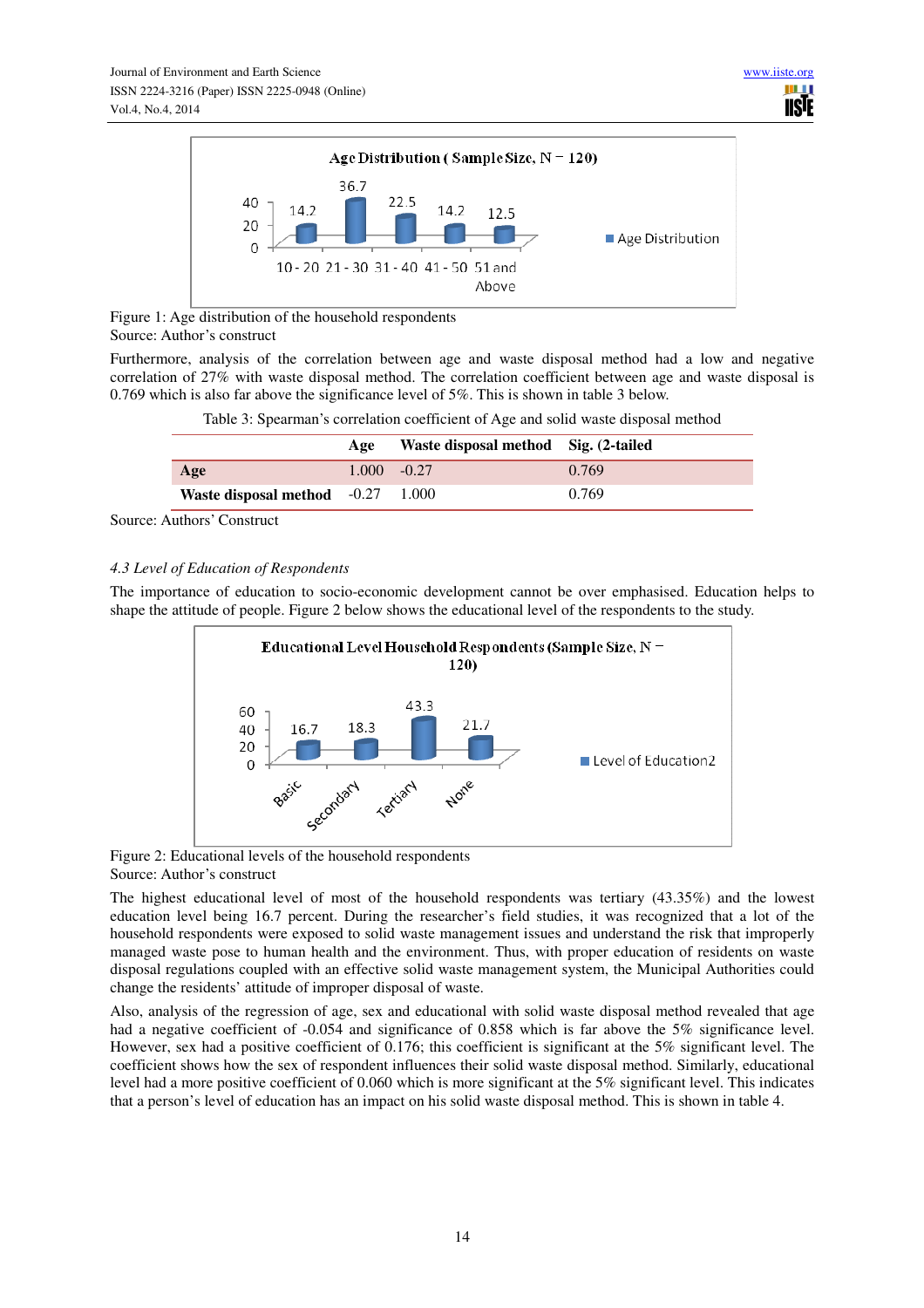#### Table 4: summary of regression of results

| Dependent Variable: Solid waste disposal Method | Coefficient     | t-statistics | sig   |
|-------------------------------------------------|-----------------|--------------|-------|
| Constant                                        | 2.564(0.441)    | 5.818        | 0.000 |
| AGE                                             | $-0.054(0.081)$ | $-0.674$     | 0.858 |
| <b>SEX</b>                                      | 0.176(0.193)    | 0.910        | 0.072 |
| EDUCATIONAL LEVEL                               | 0.060(0.101)    | 0.596        | 0.082 |

Figure in ( ) indicates standard error

Source: Author's construct

#### *4.4 Solid waste disposal in the Wa Municipality*

Majority of the residents in the Wa Municipality depend on communal method of solid waste collection as indicated by the solid waste disposal methods by the respondents to the study. All the solid waste generated in the Wa Municipality is usually transported by roll on/off trucks owned by the Wa Municipal Assembly and Zoomlion Ghana Limited to an open dumping site owned by the Municipal Assembly and situated at Siriyir in the Wa West District for final disposal, untreated. This is similar to solid waste disposal practices in other parts of Ghana; In Ghana, 58% of the solid waste generated is dumped by households in designated dumping sites, 25% is dumped elsewhere in non-designated sites and only 15% is uncollected. The quantity of waste collected varies from place to place and could be as high as 20% as in Accra and Kumasi (GSS, 2000). However, in the upper west region about 65-70% of the solid waste generated is collected and dumped in non- designated dumping sites while about 35-40% is uncollected (Wa Municipal Assembly, 2010).

Furthermore, many cities in Ghana have no controlled system for waste disposal. Waste is burned in pits, dumped in random locations, or disposed of in open dumps without any further management. All these actions harm public health and the environment. Controlled waste disposal can help improve and protect the health of local populations and preserve valuable environmental resources, such as groundwater and drinking water. However, the data analysed showed that there are three options for solid waste disposal available to the Wa Municipal Authorities: to operate a properly designed, constructed, and managed landfill; burn the waste in a controlled facility that converts waste to energy; or/and compost the waste into manure for agricultural purposes; the main occupation of the indigenes of the municipality is agriculture. Therefore, composting waste will go a long to improve agricultural production in the municipality; manure will readily be available to farmers to fertilize their farms and not over depend on foreign fertilizers which sometimes have adverse effects on the environment.

#### **5. Conclusion**

The study revealed that sex, age and educational level negatively correlated with the solid waste disposal methods in the Wa Municipality. This means that the Municipal Authorities must brace up to fight the solid waste menace in the municipality as the bad attitude to solid waste is not limited to any sex, age or the educational level of residents. The approach to managing waste in most parts of Ghana has mainly focused on getting rid of the trash, with very little or no attention paid to waste minimization or recovery efforts. The waste is usually disposed in open dumping site without treatment. Most open dumps are many years old, having grown over time from small dumps to large, unmanaged waste sites. Open dumps have significant environmental impacts. As the waste decomposes, it creates leachate which may get into local water supplies and contaminate the drinking water. Open dumps also release gases that are explosive and flammable. In some instances, waste is burned at the dumping site, which poses a direct safety threat because of the danger of explosion. The air pollution created by burning harms local communities. Improper waste disposal also produces greenhouse gases (GHGs), which contribute to climate change. To protect human health and the environment, the study thus recommends that, the Wa Municipal Authorities should stop the use of the open dumping site and construct an engineered landfill for solid waste disposal in the Wa Municipality.

## **References**

Babayemi, J. O.; Dauda, K. T. (2009), Evaluation of Solid Waste Generation, Categories and Disposal Options in Developing Countries: A Case Study of Nigeria, *Journal of Application Science, Environment and Management*, Vol. 13(3) pp: 83 – 88

Demanya, B. K., (2006), The Role of Local Knowledge in planning and managing urban solid waste: the tale of